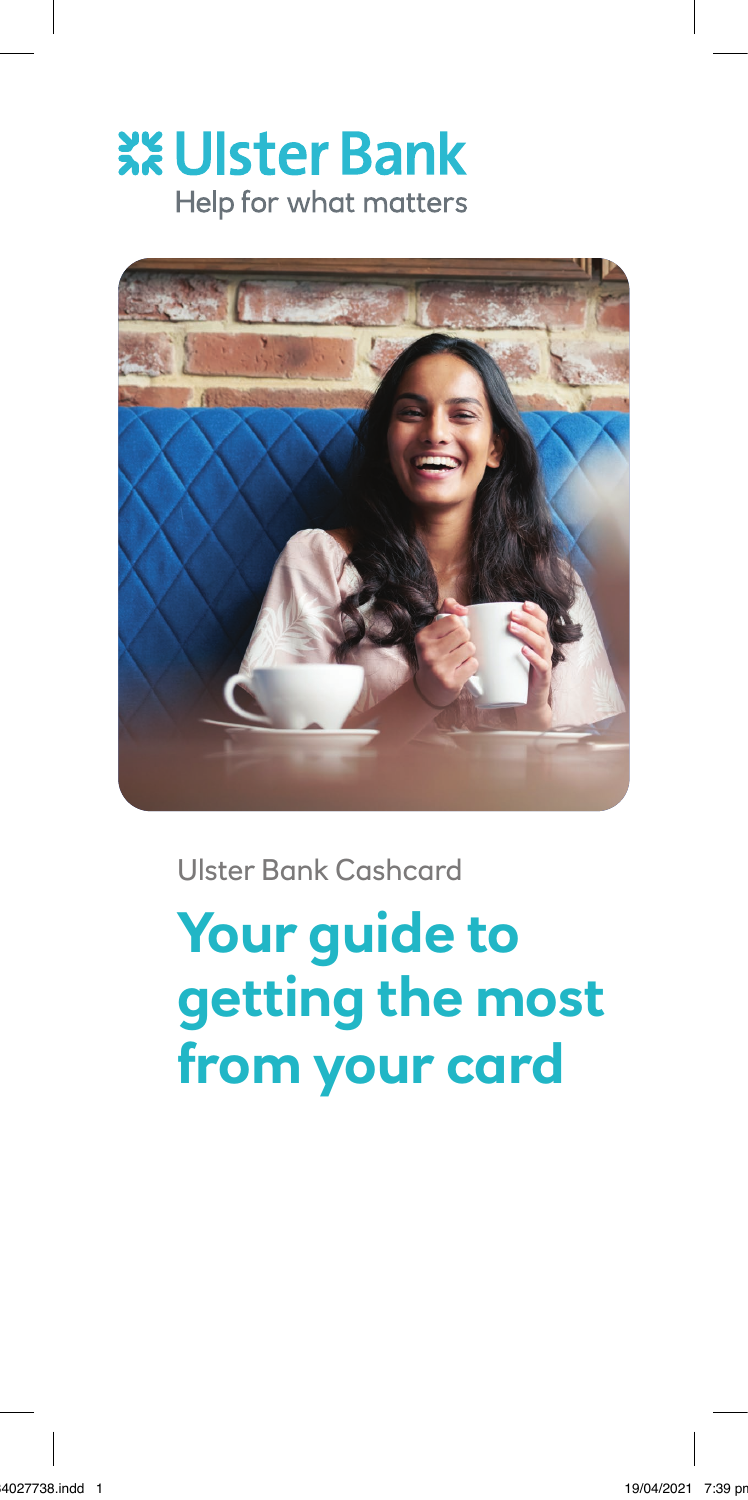# **Welcome to your Ulster Bank cashcard**

Your cash**card** is a Visa Plus card and is accepted at over 1 million ATMs around the world, giving you access to your bank account wherever you are. You can use your card wherever you see the Visa logo or Visa Plus logo.



# **Global Acceptance**

• You can use your new Visa cash**card** abroad the same way you do at home, just look for the Visa logo or the Visa Plus logo. It's a safe and convenient way to withdraw cash when you travel, reducing the need to carry foreign currency.

#### **Withdrawing Foreign Currency at an ATM**

If you use your card to withdraw foreign currency at an ATM in the UK you may be charged at the same rate as you would withdrawing foreign currency abroad.

#### **Using your card abroad**

Using your new card abroad couldn't be more convenient and safe. All we do is simply convert the amount you are withdrawing into Sterling and apply the relevant charges. (see Limits, Rates and Charges Section) Then the total amount is automatically debited from your account, details of all transactions will appear on your statement.

#### **Flat print design**

Your unembossed (flat) card may look and feel different, but it works just like your old card and is just as secure. With flat print, you will find that your account information is easier to read and the card will last longer.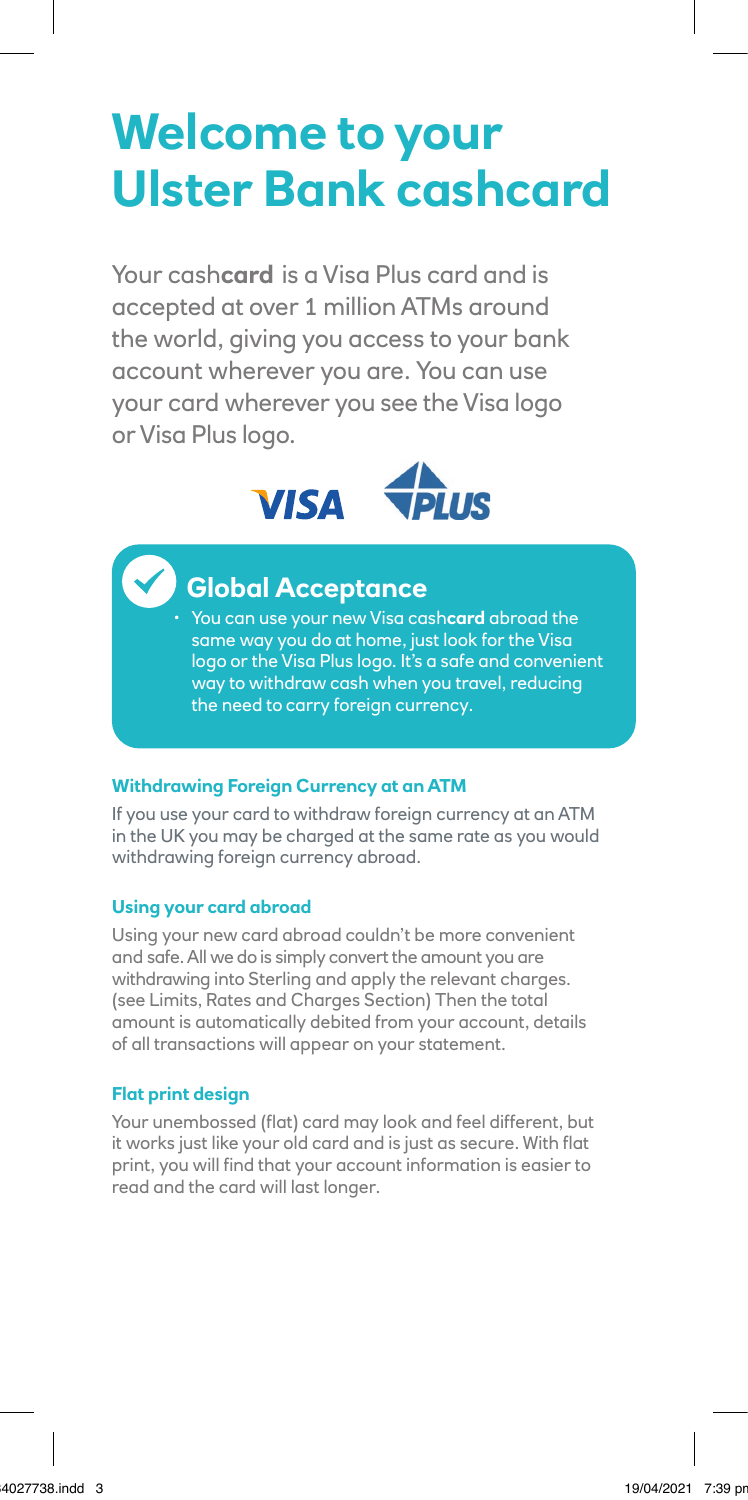# **24 hour emergency cash in the UK**

If your card is lost or stolen and you need emergency funds, you can take advantage of our 24 hour Emergency Cash service. After answering a few quick security questions, you will be given a code enabling you to withdraw cash without a card from any Ulster Bank, EasyCash, RBS or NatWest ATM.

# **Protecting you and your card**

The care of your cards, PIN and other security information is essential to help prevent fraud and protect your accounts. It is important that you always take reasonable steps to keep your card, PIN, passwords and security information safe.

- ✓ Do not allow anyone else to use your card and do not disclose your PIN, passwords or security information to anyone.
- ✓ We will never ask you to disclose your PIN, passwords or security information. If you are in any doubt about the authenticity of a caller or an email you have received, take their details and call us.
- ✓ Remember your PIN and destroy the notice securely as soon as you have memorised it.
- ✓ Never write down or give your account details, PIN, passwords or other security information to anyone.
- ✓ Keep your card receipts and other information about your account containing personal details (for example Statements) safe and dispose of them carefully by taking simple steps such as shredding printed material.
- ✓ Be aware that your post is valuable information in the wrong hands. If you don't receive a bank statement, card statement or any other expected financial information, contact us.
- ✓ You will find the Financial Fraud Action UK website http://[www.financialfraudaction.org.uk](http://www.financialfraudaction.org.uk) a helpful guide on what to do if you suspect card fraud.
- ✓ To help protect you from fraud, we may occasionally block ATM and card transactions temporarily if we identify any unusual transactions on your account. If this happens to you please call 0131 339 7609 (or 0044131 339 7609 from abroad), we will ask you to verify your transactions by asking you some security questions.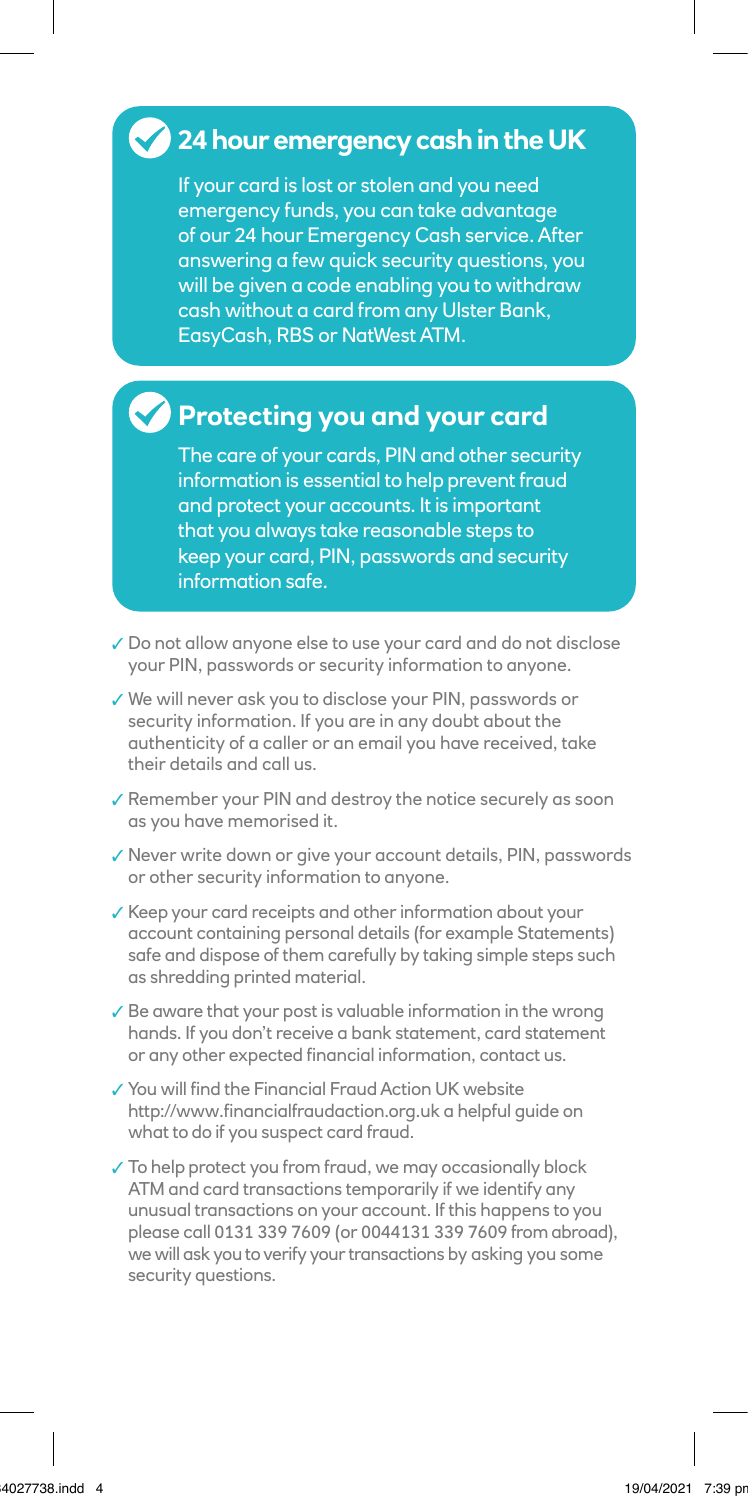## **Before you travel**

- ✓ Check the expiry date on your card.
- $\checkmark$  Let us know you're going away using the mobile app, then you can have a hassle-free holiday.
- ✓ Take a note of the telephone numbers on the back of this leaflet.
- ✓ Contact your branch and give them your mobile number.

#### **When you are away**

✓ Keep your card safe; use safety deposit boxes or the safes in hotel rooms.

To find out where you can use your card abroad please visit [www.visaeurope.com](http://www.visaeurope.com)

### **PIN Lock/Unlock**

- ✓ If you enter your PIN three times incorrectly at any ATM, you will need to ask your branch to send you a re-advice of PIN. Should you subsequently remember your PIN you can 'unlock' it at any Ulster Bank, EasyCash, RBS or NatWest ATM.
- ✓ If you want to change your PIN you can also do this by selecting 'Account Services' then 'Change PIN' and follow the instructions. If you change your PIN you must choose it carefully.

✓ If you forget your PIN and want us to send you a reminder or if you cannot use your PIN because of a disability or medical condition please contact your branch.



## **Anytime Banking**

Our Anytime Banking service gives you 24/7 access to your accounts online. Just visit **[www.ulsterbank.co.uk/anytime](http://www.ulsterbank.co.uk/anytime)**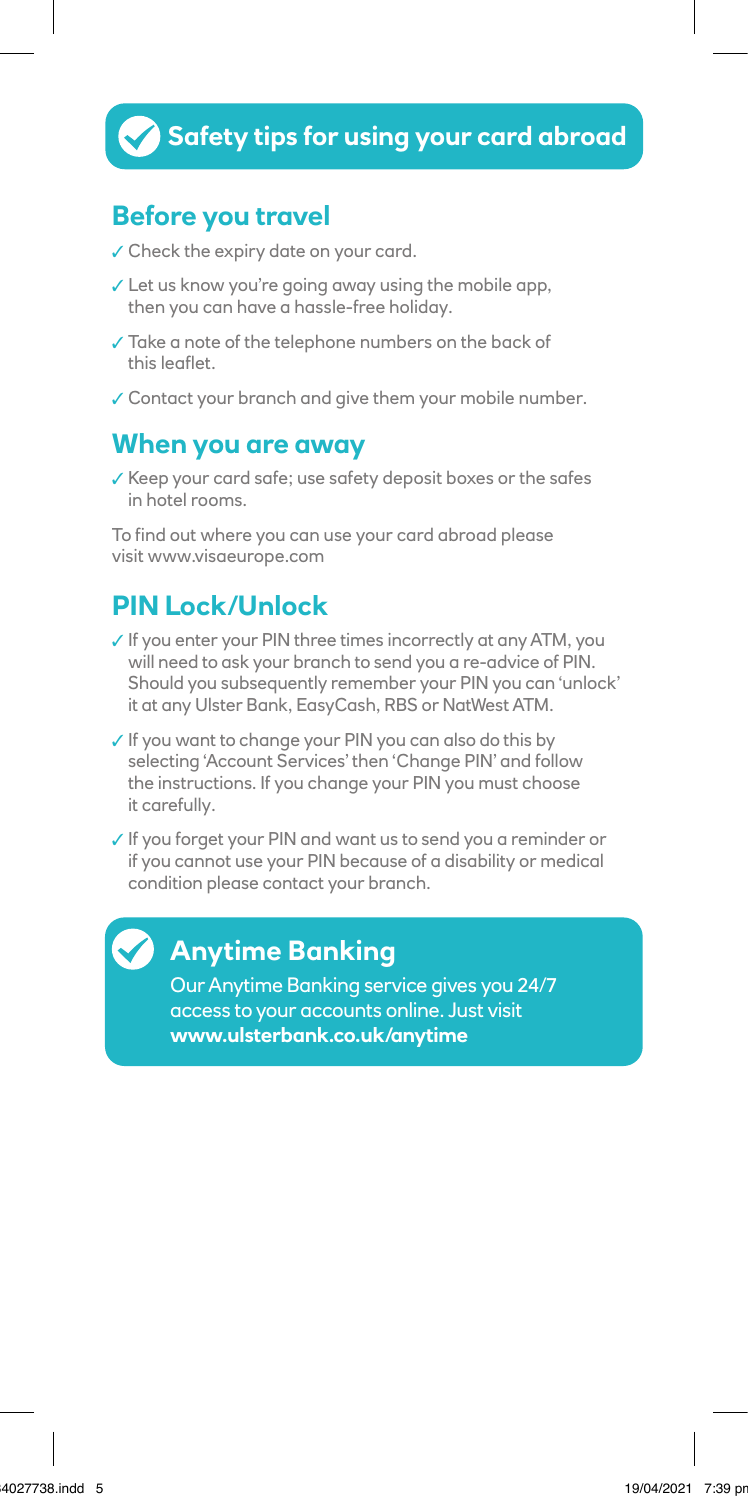### **Limits, rates and charges**

The information below will allow you to familiarise yourself with your cash withdrawal limits and the charges for use of your card abroad. Please read this section carefully.

## **Daily withdrawal limits**

- ✓ The current ATM withdrawal limit for Savings accounts is £500.
- ✓ Although you have a daily withdrawal limit, a transaction will only be authorised if you have sufficient cleared funds available on your account or, if you have made separate arrangements with us.
- ✓ Some ATMs will limit the amount you may withdraw in a single transaction.

## **Charges for using your card abroad**

#### **Cash withdrawals**

- ✓ We will charge a Non-Sterling Transaction Fee of 2.65% of the value of the transaction.
- ✓ If you elect for the transaction to be converted into Sterling at the point of sale or withdrawal, we will not charge a Non-Sterling Transaction Fee, however, the transaction handler may charge you a separate fee.

#### **Foreign Exchange Rate**

- ✓ With the exception of transactions that are taken from Ulster Bank ATMs, we will convert any transaction made in a foreign currency using your Debit Card or Cash Card into Sterling using the Visa Payment Scheme Exchange Rate. To see the up-to-date rates used for Debit Cards and Cash Cards visit: **[www.visaeurope.com](http://www.visaeurope.com)** and click on the **Cardholders** section.
- ✓ For transactions undertaken at Ulster Bank ATMs in a foreign currency, we will apply the Ulster Bank ATM rate.
- ✓ To see the up-to-date rates used for these transactions please visit **[www.ulsterbank.co.uk](http://www.ulsterbank.co.uk)** and click on **Debit Cards abroad**.
- ✓ We apply the exchange rates prevailing on the day we process your transactions, not the rates prevailing the day you use your card. Details of commission charges will appear on your account statement with each transaction. This does not include any additional fees that a retailer or cash machine owner may impose on you for using this service.
- ✓ You can withdraw up to the equivalent of your daily withdrawal limit in local currency per day providedyou have sufficient funds cleared in your account and provided that the foreign bank does not impose a local limit.